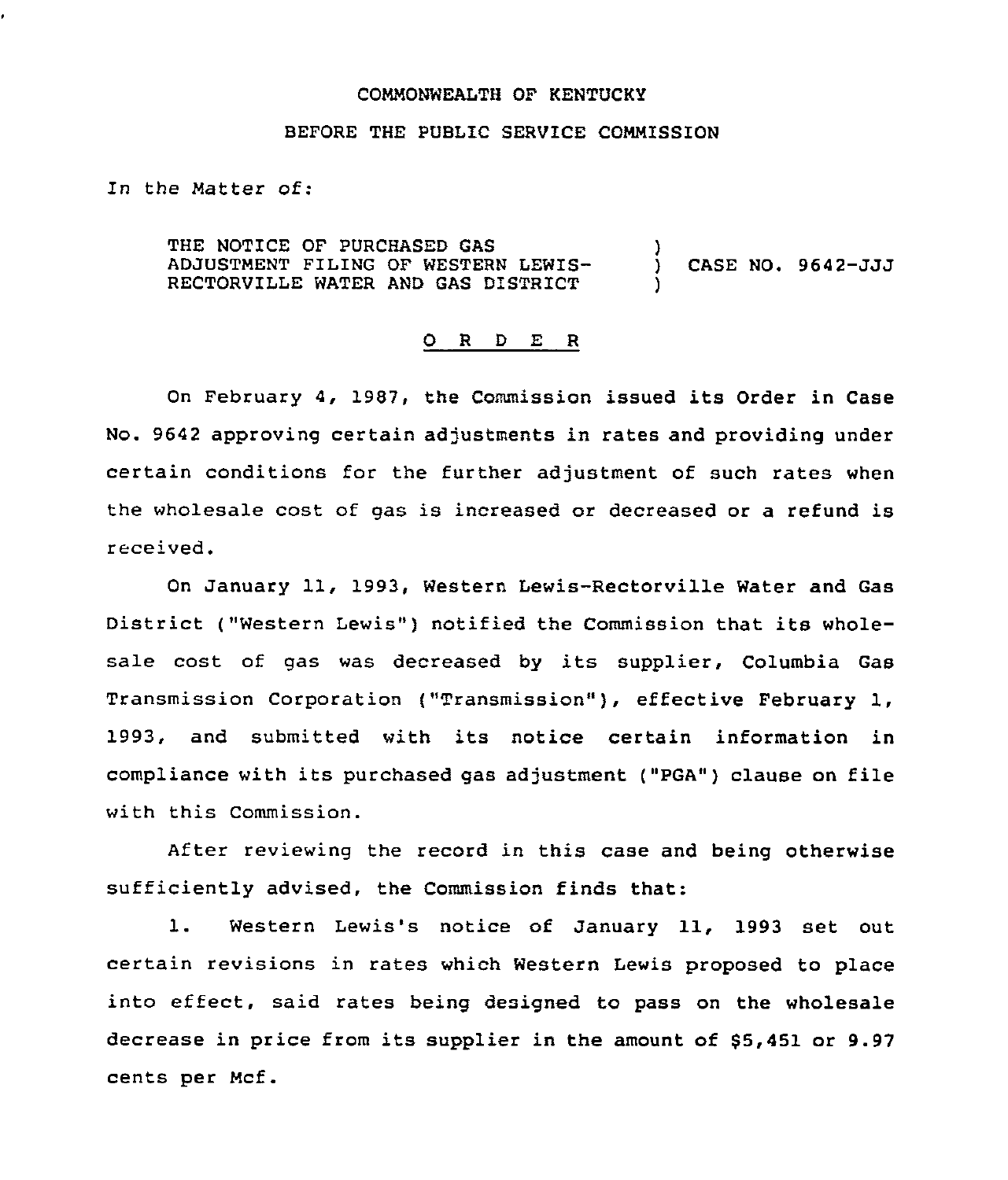2. Transmission applied with the Federal Energy Regulatory Commission for decreased rates with an effective date of February 1, 1993. These rates are subject to refund; hence, Western Lewis's rates should be subject to refund. The effective date for Western Lewis's rates should be on and after February 1, 1993.

3. Western Lewis should file with this Commission the amount of any overcollections received from February 1, 1993 to the date the approved rates are implemented, along with a refund plan.

4. The adjustment in Western Lewis's rates under the purchased gas adjustment provisions approved by the Commission in its order in case No. 9642, dated February 4, 1987, is fair, just. and reasonable, in the public interest, and should be effective with gas supplied on and after February 1, 1993, subject to refund.

IT IS THEREFORE ORDERED that:

.

1. The rates in the Appendix, attached hereto and incorporated herein, are fair, just, and reasonable and are approved effective with gas supplied on and after February 1, 1993, subject to refund.

2. Within 30 days of the date of this Order, Western Lewis shall file with this Commission its revised tariffs setting out the rates authorized herein.

3. Within 30 days of the date of this Order, Western Lewis shall file the amount of excess revenues collected, along with a refund plan.

 $-2 -$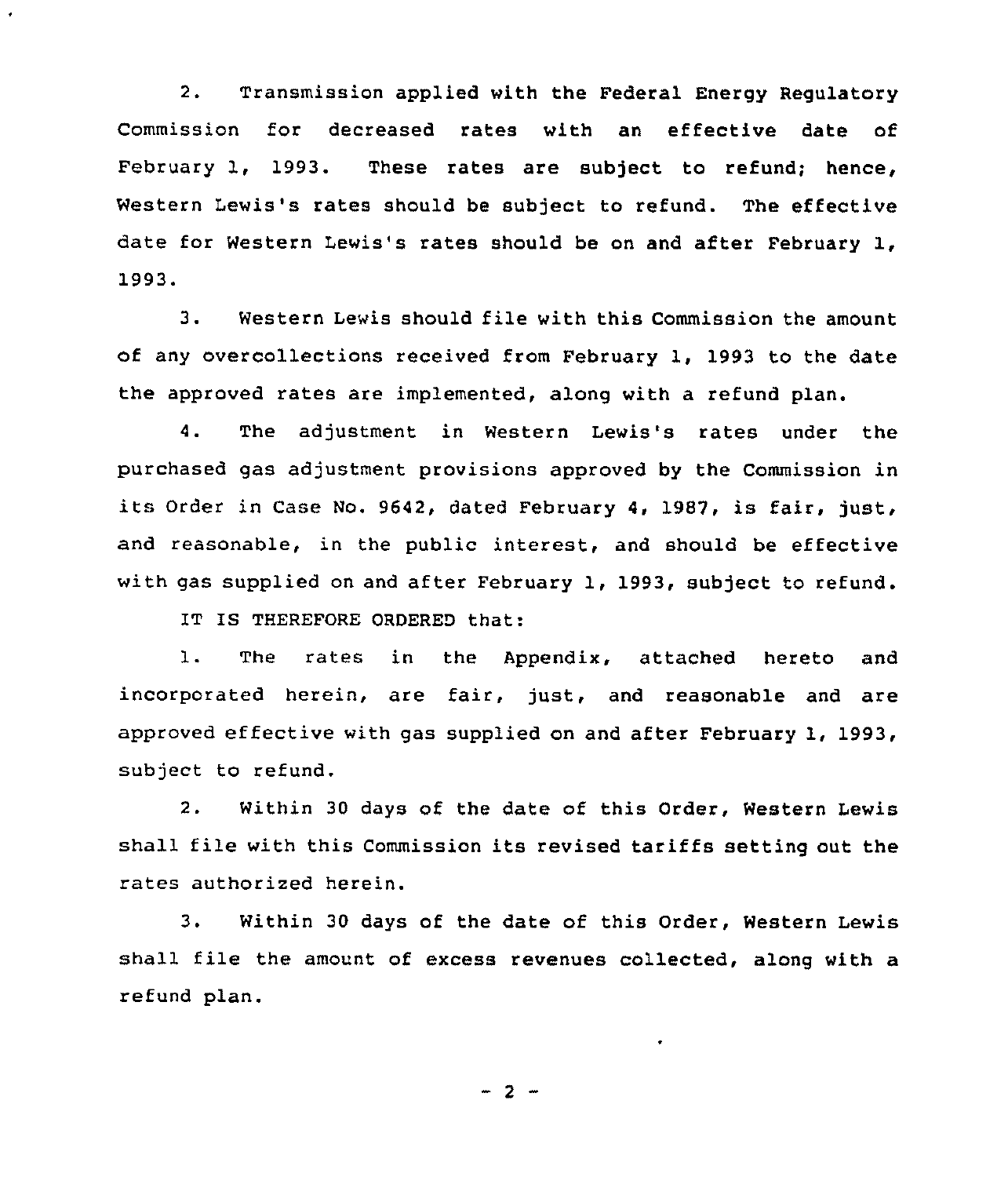Done at Frankfort, Kentucky, this 5th day of February, 1993.

PUBLIC SERVICE COMMISSION

Court SERVICE CONDISSION

Chairman<br>Choncos M. Doum

Commissione

ATTEST:  $Ll_2$ ᅪ

Executive Director

 $\bullet$